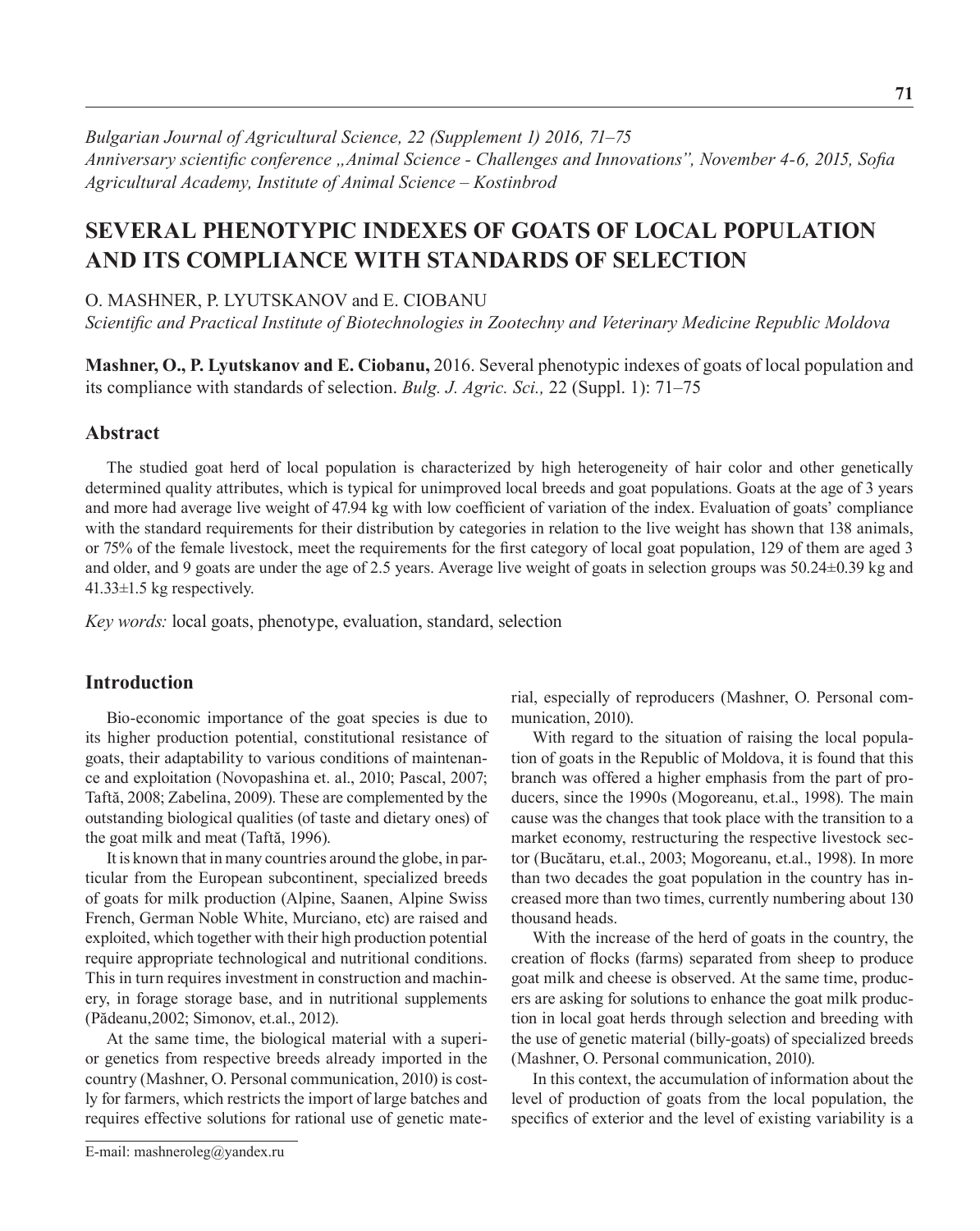must for creating nuclei of selection and subsequent improvement actions within herds (farms) of local goats (Bucătaru, et.al., 2003; Mogoreanu, et.al., 1998). Obviously such information shall be compiled also for the purpose of subsequent crossings with the exported improvement breeding material (Mashner, O. Personal communication, 2010).

# **Material and Methods**

The studies were carried out on a herd of goats from the local population, based in a specialized farm for milk production, located in southern Moldova (GAGAUZIA). The overall researched population was of 253 heads, including 168 heads of nanny-goats, 2 producer goats and 53 heads of young female goats aged up to one year.

The aim of the investigation was to characterize the flock of goats based on age structure, some quantitative characteristics and to determine the degree of compliance of the herd for the selection of animals in two categories, according to the instruction of appraisal (qualification) of goats for milk with the selection elements (Mashner, O. et.al., 2013).

The age of the goats was determined according to the dentition, in accordance with the generally accepted method in animal husbandry. Body weight of the goats was evaluated through measurement of individual animals with a precision of 0.1 kg. The particularities of the exterior were investigated using the somato-scopic and somato-metric methods, based on five adult nanny-goats of the predominant colors in the flock. Goat prolificacy in the farm was determined according to the birth register  $(\% )$ .

Recent variational series were processed in accordance with statistical methods, after Plohinschii (1969).

# **Results and Discussion**

For determination of the age structure of goats from the surveyed farm, an individual examination has been carried out using dentition method. On the basis of dental formula and modification of this age with the goats, it was established that the herd has an optimal structure, characterizing its specialization in dairy production. Lactating goats – 72%, youth female for breeding – 20.9% (Table 1).

At the same time, there was observed a very low share of re-producer billy-goats in the herd and total absence of replacement billy-goats. This gives evidence of avoidance of any extra costs for the upkeep of unproductive herd. Regarding the structure of the nanny-goats, it was established that the share of those aged 3 years old and over is high, accounting for 66.4 %, while of those between the ages of 1-1.5 years (lactation I) only 5.5%. The number of female youth for future reproduction was found to be satisfactory (53 heads or 20.9 %) to perform replacement of about 20% of the flock next year to the ones which will be scrapped after age and other causes of withdrawals.

An important consideration in the evaluation of local herds of goats is the qualitative indexes (Bucătaru et al., 2003; Mogoreanu et al., 1998), with reference to predominant colors of the sheath of the follicle, the presence or absence of horns and earrings (Table 2).

According to the data obtained, it is observed that there are goats in the flock with various colors of skin follicle (hair) – white, brown or black, brown, beige, gray and pied. In the group of the goats aged 3 years old and over (the largest group) most present colors in descending order are 4: beige (38) black (37), white (35) and brown (32). After these follow pied colored goats (16) and ginger ones - only four heads. From the goats aged 1-1.5 years more numerous are those beige-haired (6 of 14). Color study of evaluated goats in the flock can find that most are homozygous goats on this characteristic.

Regarding the analysis of the presence or absence of horns and earrings, there was established that most of the goats are with horns in all color of the follicle groups, with the exception of ginger sheep, which are 100% without

| ີ                         |          |                                            |      |               |      |                 |               |                  |      |
|---------------------------|----------|--------------------------------------------|------|---------------|------|-----------------|---------------|------------------|------|
| Group                     |          | Age of goats according to dentition, years |      |               |      |                 |               |                  |      |
|                           | $head\%$ | Total,<br>up to 1 year                     |      | $1-1.5$ years |      | $1.5 - 2$ years |               | 3 and more years |      |
|                           |          | head                                       | $\%$ | head          | $\%$ | head            | $\frac{0}{0}$ | head             | $\%$ |
| Peproducer Billy-goats    | 2/0      | -                                          |      |               |      |                 |               |                  | 0.8  |
| Nanny-goats               | 182/72.0 | $\overline{\phantom{a}}$                   |      |               | ۰    | 14              | 5.5           | 168              | 66.4 |
| Female youth for breeding | 53/20.9  | 53                                         | 20.9 |               |      |                 |               |                  |      |
| Male youth for slaughter  | 16/6.3   | 16                                         | 6.3  |               |      |                 |               |                  |      |
| <b>Total herd</b>         | 253/100  | 53                                         | 20.9 |               | -    | 14              | 5.5           | 168              | 66.4 |

### **Table 1 The age structure of the flock of goats**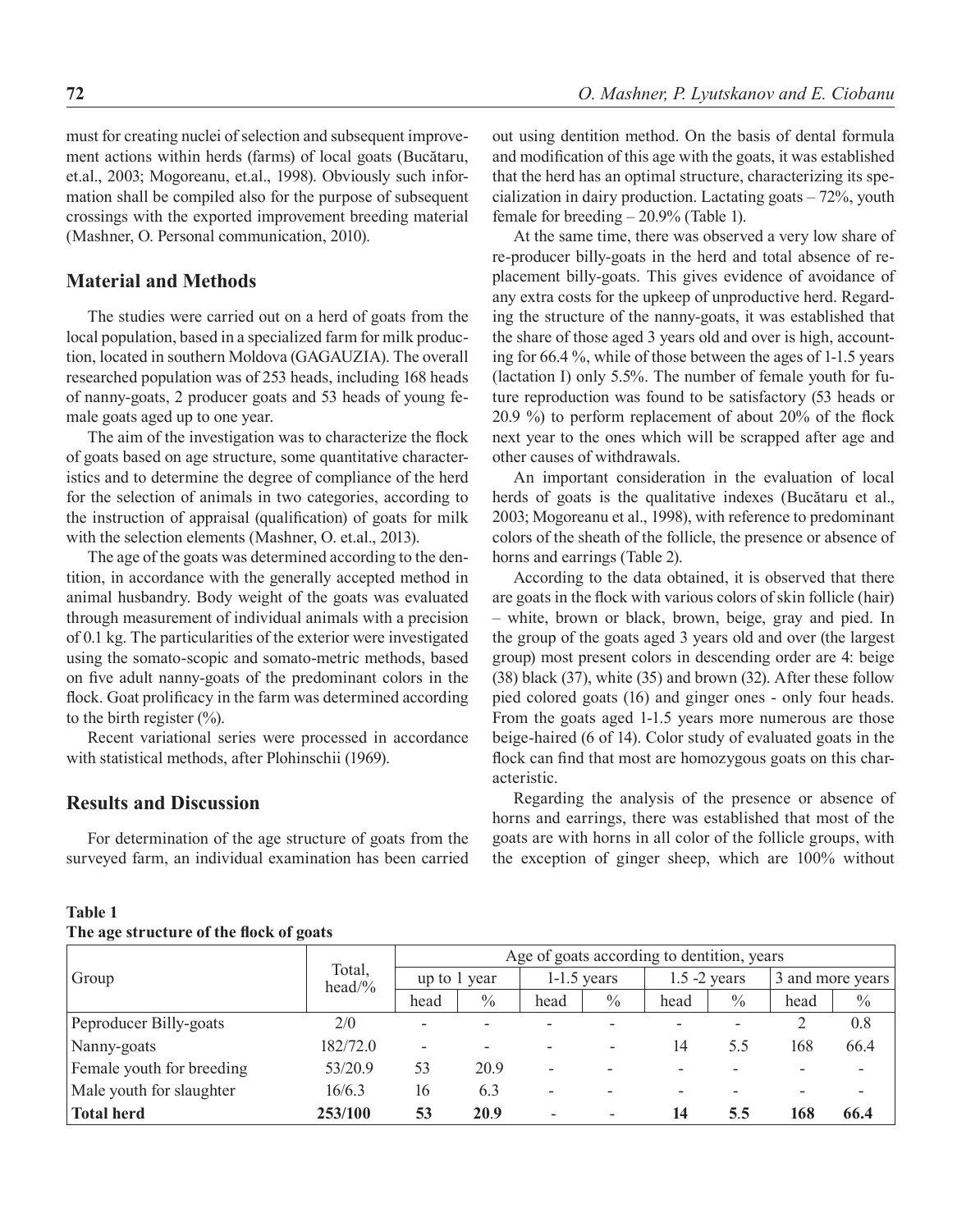| The colors of colors of |               |                | Age of goats       |      |                    |
|-------------------------|---------------|----------------|--------------------|------|--------------------|
| sheath of the follicle  | Specification | head           | 1.5 -2 years, $\%$ | head | 3 yrs and older, % |
| White                   | horns         |                | 100                | 35   | 68.5               |
|                         | earrings      |                | 100                |      | 28.5               |
| <b>Black</b>            | horns         |                | $\theta$           | 37   | 56.7               |
|                         | earrings      |                | $\theta$           |      | 18.9               |
| <b>Brown</b>            | horns         |                | $\overline{0}$     | 32   | 65.6               |
|                         | earrings      |                | $\theta$           |      | 31.2               |
| Beige                   | horns         | 6              | 71.4               | 38   | 63.1               |
|                         | earrings      |                | $\theta$           |      | 23.6               |
| Pied                    | horns         | 2              | 50                 | 16   | 50.0               |
|                         | earrings      |                | 50                 |      | 12.5               |
| Gray                    | horns         |                | $\theta$           | 8    | 50.0               |
|                         | earrings      |                | $\theta$           |      | 12.5               |
| Ginger                  | horns         | $\overline{2}$ | $\theta$           | 4    | $\overline{0}$     |
|                         | earrings      |                | 0                  |      | 25.0               |

**Table 2 Goats' features researched after some qualitative indices** 

horns. Regarding the presence of earrings, for the beige and white colored goats this feature is manifested at 22.8-31.2% of the livestock.

Therefore, it can be inferred that the results of the research of the qualitative characteristics will be useful at the next stage, when it will move to the study of individual milk production and selection after this feature, with consideration of its possible correlations with the qualitative indices of goats.

Based on birth registration there was conducted an analysis of prolificacy of goats at the farm (Table 3). According to the presented data, from 180 nanny-goats that gave birth, there were obtained 247 kids. The average prolificacy of the herd of nanny-goats that gave birth was 137%.

Through analyzing goat prolificacy in relation to age at calving, it was determined that from 52 first birth nannygoats there were obtained 70 kids, so prolificacy is 135%, which is specific to nanny-goats at first calving. In terms of this index, the prolificacy of adult nanny-goats aged 3 years

#### **Table 3 Nanny-goat prolificacy of the studied flock**

| No. of nanny-goats<br>that gave birth and<br>their age | Heads | No. of kids<br>obtained,<br>heads | Prolificacy,<br>$\frac{0}{0}$ |
|--------------------------------------------------------|-------|-----------------------------------|-------------------------------|
| $1.5-2$ years                                          | 52    | 70                                | 135.0                         |
| 3 years and more                                       | 128   | 177                               | 138.0                         |
| <b>Total herd</b>                                      | 180   | 247                               | 137.0                         |

and older is relatively low (138%), which allows us to observe the need for an analysis of the causes of decreased prolificacy, with regard, to preparing the nanny-goats and producer billygoats for the reproductive season.

The objective of the evaluation of the specifics of goats' exterior, outside of qualitative indices study, was achieved by conducting body measurements (Table 4) and calculation of the main indices of the exterior (Table 5) in adult goats of the four representative colors.

According to the values of the body measurements, it was confirmed that animals' torso is of medium size, with the waist of 64-68 cm depending on the color of the goat. Oblique torso length is framed in between 69 and 72 cm, which is a specific for the milk animals (morph-productive type). By examining the dimensions of the chest of the goats taken into study, it was observed that it is sufficiently deep and narrow. Depth of chest of measured goats ranged in average values of around 34 cm, and the width of the chest after blade was framed within the limits of 24-26 cm depending on the colors. So, it can be mentioned that the thorax is sufficiently developed with an average perimeter between 92 and 96 cm depending on the color of the measured goats. Regarding the development of the lower leg bone structure, represented by the perimeter of the tibia, it can be stated that it is well developed. The values of these body measurements are well below 9 cm, regardless of hair color of the goats.

Corporal indices, calculated for the researched goats showed that the body is composed proportionally with a ro-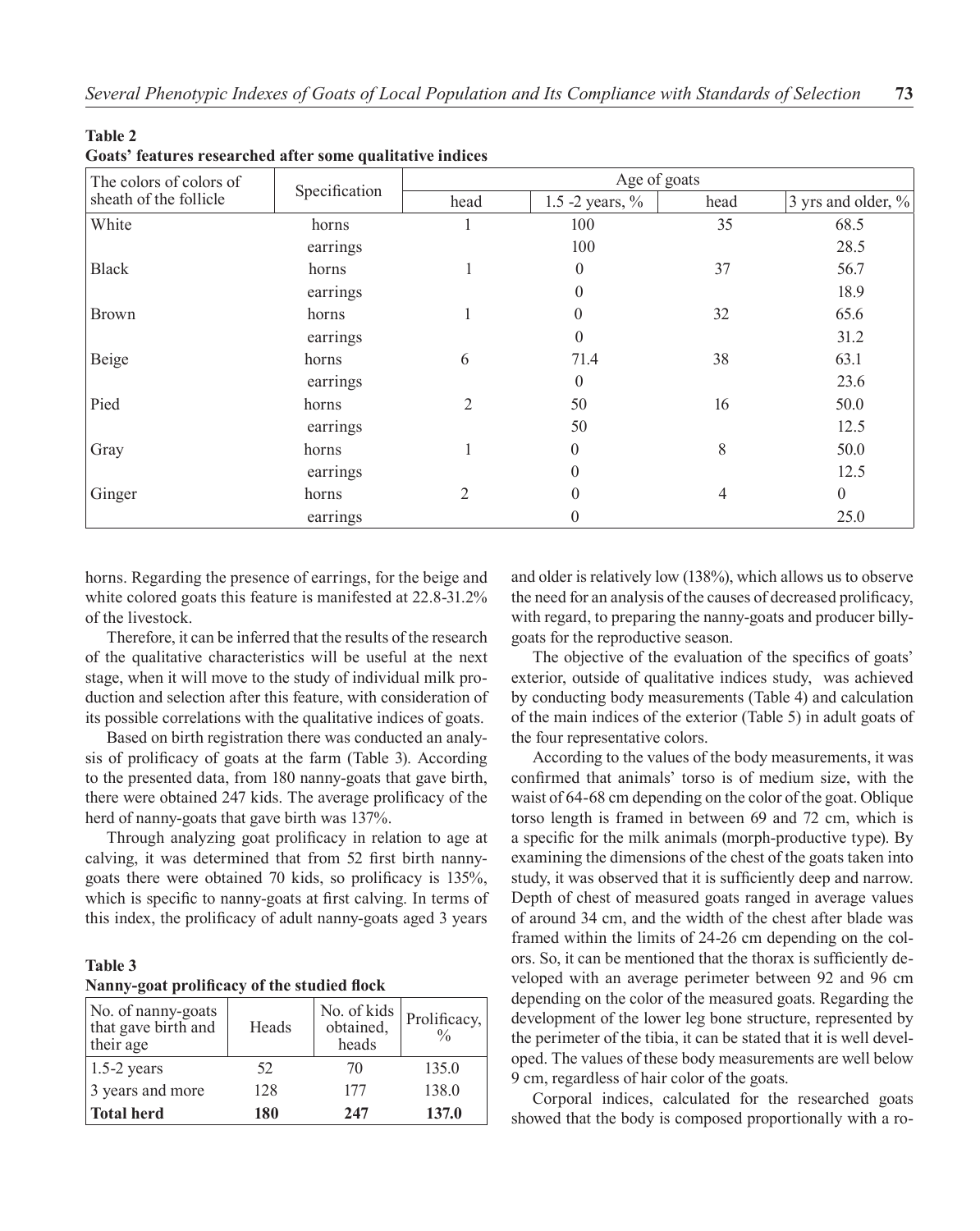| v<br>۰,<br>٧<br>×<br>I |  |
|------------------------|--|
|------------------------|--|

**Body measurements of goats researched depending on the color, (M±m, cm)**

|                             | The colors of follicle |                 |                 |                 |  |  |  |  |
|-----------------------------|------------------------|-----------------|-----------------|-----------------|--|--|--|--|
| <b>Measurements</b>         | White (e)              | Beige           | <b>Black</b>    | <b>Brown</b>    |  |  |  |  |
|                             | $(n = 5)$              | $(n = 5)$       | $(n = 5)$       | $(n = 5)$       |  |  |  |  |
| The height at the withers   | $68.4 \pm 0.68$        | $65.4 \pm 1.24$ | $65.0 \pm 1.37$ | $64.0 \pm 0.63$ |  |  |  |  |
| Height at shoulder          | $70.2 \pm 0.86$        | $68.0 \pm 1.58$ | $68.2 \pm 1.35$ | $67.0 \pm 0.70$ |  |  |  |  |
| Length of torso             | $72.6 \pm 1.28$        | $71.8 \pm 1.49$ | $72.6 \pm 2.06$ | $69.4 \pm 0.74$ |  |  |  |  |
| Depth of chest              | $34.0 \pm 0.44$        | $34.0 \pm 0.89$ | $33.2 \pm 0.86$ | $34.2 \pm 0.37$ |  |  |  |  |
| Chest width                 | $26.0 \pm 1.00$        | $24.6 \pm 0.60$ | $24.2 \pm 0.86$ | $24.4 \pm 0.24$ |  |  |  |  |
| The perimeter of the thorax | $96.6 \pm 0.92$        | $95.0 \pm 2.07$ | $92.6 \pm 2.29$ | $94.6 \pm 1.43$ |  |  |  |  |
| Perimeter of the tibia      | $8.7 \pm 0.12$         | $8.7 \pm 0.12$  | $9.0 \pm 0.27$  | $8.7 \pm 0.12$  |  |  |  |  |

bust aspect of morph-productive dolicomorph type. This is shown in the data presented in Table 5.

According to corporal indices values, it becomes apparent that whatever the color, the goats in the farm represent the same conformation as appearance. The values of differences of averages within certain indices are not statistically reliable. All this also proves that the researched flock is relatively uniform in terms of animal body conformation.

For establishing individual body development of the herd of breeding goats at the farm, in autumn period they were weighted. Data obtained on the body weight is shown in Table 6.

According to the results of statistical processing of the individual values of live weight of goats in the different age groups, we have determined that the body weight of the two billy-goats is 60 kg, which is caused by a relatively low state of fattening. Perhaps this was due to their excessive holding

in freedom, without being separated from the flock of females during the night and without receiving the required supplement of food concentrate.

With regard to the body weight of nanny-goats, it was found that they possess decent development characteristics. Thus the average body weight of young female goats is 37.92±0.85 kg with a quite low coefficient of variation  $-8.1\%$ . A proper body development we can reliably attribute to the adult nanny-goats. The average value of this characteristic constitutes 47.94±0.41 kg with coefficient of variation of 11.3%.

Therefore, it can be stated that the farm's goats possess good indices of corporal development, and the coefficient of variation in both groups of animals expresses appropriate homogeneity of goats and the undertaking by the owner of certain actions with a view to the selection of animals for reproduction of subsequent generations.

#### **Table 5**

| Corporal Indices of investigated goats $(M \pm m,%)$ |  |  |  |
|------------------------------------------------------|--|--|--|
|------------------------------------------------------|--|--|--|

| Specification | n | The format of the<br>body | <b>Thoracic</b>  | <b>Robustness</b> | Bone structure   |
|---------------|---|---------------------------|------------------|-------------------|------------------|
| White         |   | $106.18 \pm 2.18$         | $76.60 \pm 3.65$ | $133.15 \pm 1.61$ | $12.71 \pm 0.17$ |
| Beige         |   | $109.85 \pm 2.16$         | $72.39 \pm 1.05$ | $132.33 \pm 1.59$ | $13.32 \pm 0.32$ |
| <b>Black</b>  |   | $111.83 \pm 3.50$         | $72.87 \pm 1.55$ | $127.76 \pm 3.29$ | $13.88 \pm 0.59$ |
| Brown         |   | $108.44 \pm 0.79$         | $71.36 \pm 0.86$ | $136.31 \pm 1.59$ | $13.59 \pm 0.23$ |

### **Table 6**

**Body weight of researched goats researched, kg**

| Sex and age group                    |     | $M \pm m$        | $Cv\%$ |
|--------------------------------------|-----|------------------|--------|
| Breeder billy goats                  |     | 60.00            | -      |
| Young female goats, aged 1.5-2 years |     | $37.92 \pm 0.85$ |        |
| Nanny-goats aged 3 years and more    | 169 | $47.94 \pm 0.41$ |        |